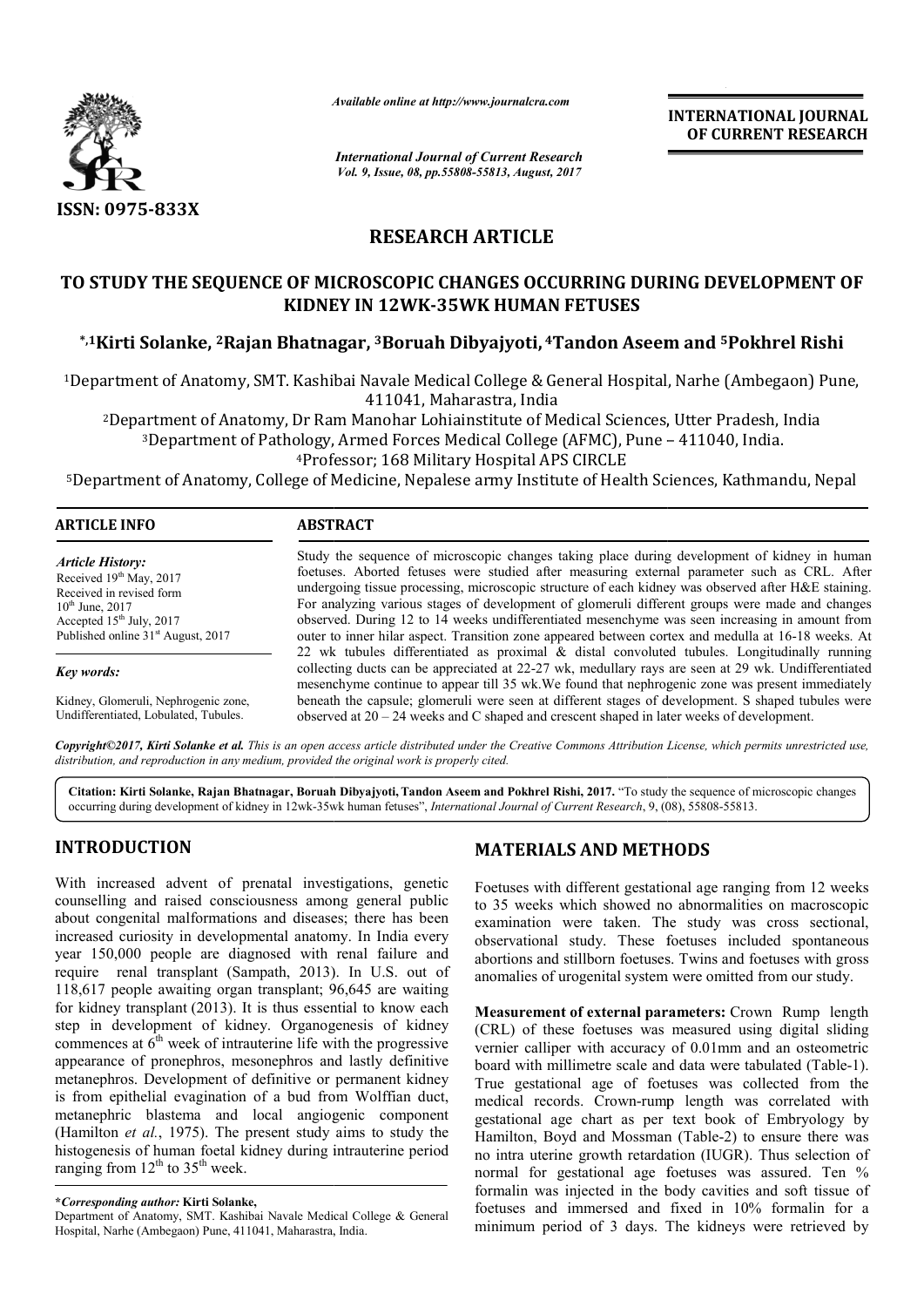dissection through anterior approach. Bilateral subcostal (rooftop) incision was taken to open the abdomen. Median umbilical ligament was cut; posterior peritoneum separated aside, to expose the kidneys which were then removed by cutting pedicle of all vessels and ureter at hilum. Kidneys were preserved in 10% formal saline. After undergoing tissue processing paraffin blocks were made. Sections were cut with the help of rotary microtome 5 to 7 micron in thickness. The sections were then stained using Haematoxylin–Eosin method.

### **RESULTS**

#### **Morphological observations**

**12 weeks of gestation (Figure I) -** At 12 weeks of gestation kidney was lobulated. Cortex and medulla could not be differentiated. Pointer number 3 depicts fibrous capsule of kidney. Towards outer aspect just underneath the capsule, various stages of development of glomeruli can be seen as showed by unnumbered arrows. Large amount of undifferentiated mesenchymal tissue showed by 1 can be seen. Number 2 depicts tubule.

**14 weeks of gestation (Figure II(A, B, C, D)) -** At 14 weeks of gestation kidney was still in lobulated form. Amount of undifferentiated mesenchyme was seen increasing in amount from outer towards hilar aspect. Cortex and medulla could not be established (fig.A). Outer darkly stained area (fig.B) showed increased activity of cells forming various stages of tubules and developing glomeruli. Various stages of development of tubules and glomeruli can be seen at low power (fig.A).These tubules were lined by single layered low columnar to cuboidal epithelium (fig.C). Tubules can be seen branching.

**16 week of gestation (figure III (A,B)) -** At 16 week of gestation zone of transition appeared between cortex and medulla. Outer aspect (fig.A, B) showed number of developing glomeruli and C & S shaped tubules. Size of glomeruli was seen increasing from outer to inner aspect (fig.A). Most of part of field was filled with number of sections of tubules (fig.A). At higher magnification (fig.B) developing glomeruli surrounded by nephrogenic vesicle lined by single layer of low columnar epithelium could be seen. Tubules (fig.B) cut longitudinally along their length can be seen between developing glomeruli. Still large amount of undifferentiated mesenchyme was present at the cortical region.

**17 weeks of gestation (figure IV C) -** Cortex and medulla start differentiating. Density of glomeruli was large towards cortex than towards medulla, number(figureC)1, 2 were seen increasing from cortex to medulla as appreciated on low power. Medulla was full of number of sections of tubules as showed by 4(figure C) and blood vessels with RBCs. Number 4 showed tubules. Large amount of undifferentiated mesenchyme showed by 5 can be seen towards medulla.

**19 week of gestation (figure V D) -** Lobules appeared fused with each other in section. Corticomedullary junction was well appreciated as compared to previous stages. The blood vessels showed by 4 containing RBCs were seen scattered in medulla. Nephrogenic zone was seen reduced in thickness. But mesenchymatous tissue showed by 3 was still there. Field was

full of glomeruli showed by 1, 2, cut sections of tubules and undifferentiated mesenchymatous tissue

**21 week of gestation (figure VI A) -** Lobes can be seen separated by connective tissue septae. Cortex & medulla was clearly demarcated. Pointer 1 depicts ureter with very well developed multi-layered urothelium. Star shaped classical lumen and muscular layer comprising of pink colour smooth muscle cells. Serosa can be differentiated. Number 3 depicted muscular artery having tunica intima, media and tunica externa. Pointer 2 and 4 shows two veins. Larger sized developing glomeruli can be seen at pointer 5, 6.

**22 weeks of gestation (figure VII (B,C,D))-** At 22 weeks in fig. B cortex showed developing glomeruli; S shaped stage (fig. C) of tubule bended on itself with two poles and Bowman's space, with outer aspect lined by simple squamous epithelium and tubule lined by columnar epithelium. Longitudinally running collecting ducts (fig. B) can be seen. In fig. D two types of tubules were differentiated at oil emulsion .one which is more basophilic with smaller lumen pointed by 1 and with more number of sections were probably the proximal convoluted tubule (PCT). Other with larger lumen and more eosinophilic and less number of sections pointed by 2 were probably (DCT) distal convoluted tubule (fig.D).

**27 weeks of gestation (figure VIII (A, B, C))-** Kidney still showed lobulations and various forms of developing glomeruli (fig.A). Staining characteristics were same as mentioned earlier. Though tubules and glomeruli were well formed, undifferentiated mesenchyme was still present (fig. B).In fig. C number of sections of proximal and distal convoluted tubules can be seen with PCT lined by cuboidal epithelium with brush border and characteristically only fewer nuclei of cells and DCT with simple cuboidal with cleaner and sharper luminal surface with all nuclei of cells in section well appreciated.

**29 weeks of gestation (figure IX (A, B, C, D, E, F, G, H))**- Medullary rays and pyramids were formed and glomeruli were arranged in rows of 2 to 4 along with collecting duct. Field was full of differentiated tubules, glomeruli and connective tissue but some amount of undifferentiated tissue was there. Various stages of developing tubules were present in all weeks of gestation but well seen at 29 weeks of gestation i.e. comma shaped, C and crescent shaped glomeruli and mature or fully formed glomerulus as discussed below-

- **Stage I** S shaped structure already explained above at 22 we eks (fig. 4C)
- **Stage II** comma shaped structure lined with single layer of epithelium (fig. C).
- **Stage III-** C shaped structure with space. Two layers, outer layer lined with cuboidal and inner with columnar epithelium (fig. D).
- **Stage IV**-crescent shaped lined by columnar epithelium changing to low columnar to cuboidal then squamous epithelium (fig. E).
- **Stage V**-glomerular capillaries had invaginated in crescent  $(fig. F)$ .
- **Stage VI** glomerular capillaries showed well marked lobulations (fig. G)

**34 weeks (figure X A)-** At 34 weeks nephrogenic zone had been reduced in size but various stages still visible. Most of glomeruli in subcortical region were fully matured.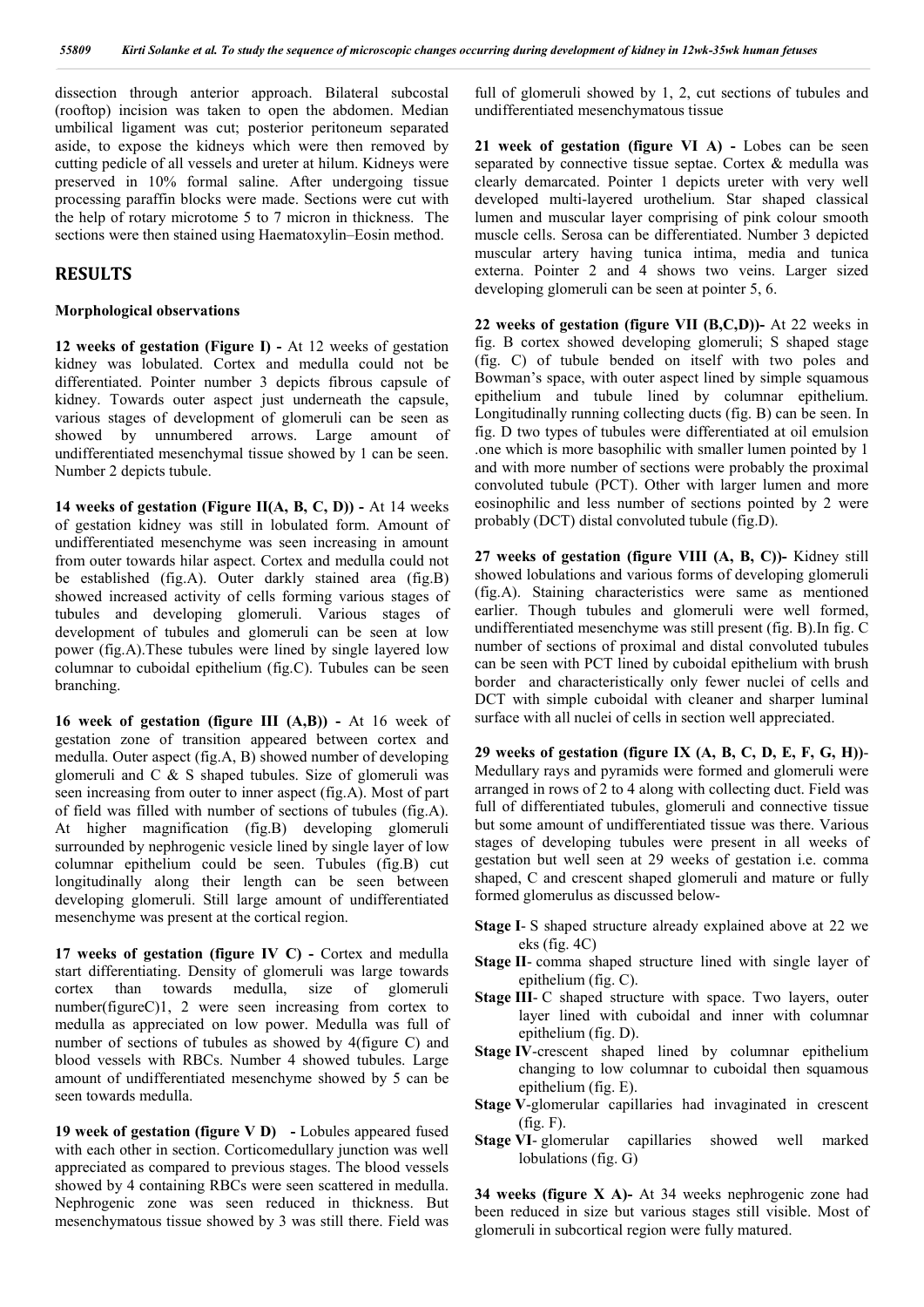**PHYSICAL DIMENSIONS-The CRL was correlated with the gestational The age of the foetuses and is shown in table 1**

**Table I.**

| Serial number  | Crown rump length(mm) | Gestational age(weeks) |
|----------------|-----------------------|------------------------|
| 1              | 55                    | 12                     |
|                | 65                    | 13                     |
| $\frac{2}{3}$  | 69                    | 14                     |
| $\frac{4}{5}$  | 77                    | 14                     |
|                | 100                   | 16                     |
| 6              | 112                   | 17                     |
| $\overline{7}$ | 125                   | 18                     |
| 8              | 130                   | 18                     |
| 9              | 136                   | 19                     |
| 10             | 138                   | 19                     |
| 11             | 140                   | 19                     |
| 12             | 163                   | 21                     |
| 13             | 170                   | 22                     |
| 14             | 173                   | 22                     |
| 15             | 175                   | 22                     |
| 16             | 175                   | 22                     |
| 17             | 180                   | 23                     |
| 18             | 205                   | 24                     |
| 19             | 220                   | 27                     |
| 20             | 225                   | 27                     |
| 21             | 225                   | 27                     |
| 22             | 225                   | 28                     |
| 23             | 230                   | 28                     |
| 24             | 240                   | 29                     |
| 25             | 244                   | 29                     |
| 26             | 285                   | 34                     |
| 27             | 285                   | 34                     |
| 28             | 290                   | 35                     |
| 29             | 295                   | 35                     |
| 30             | 295                   | 35                     |
| 31             | 300                   | 35                     |

**Table II. From Human embryology by Hamilton, Boyd and Mossman**

| Age (in lunar months) | Crown rump length(in mm) |
|-----------------------|--------------------------|
|                       | 55                       |
|                       | 100                      |
|                       | 150                      |
| 6                     | 200                      |
|                       | 230                      |
|                       | 265                      |
|                       | 300                      |
|                       | 335                      |



### **Graph-1**

**35 weeks (figure X (B, C))-At 35 weeks well-formed collagen** fibres forming capsule of kidney was present (fig. C). Rows of glomeruli could be seen. Various stages of developing tubules were reduced. Medullary rays with collecting tubules could be seen (fig. B, C). Still some amount of undifferentiated mesenchyme was present.



**Fig. 1. Haematoxylin and Eosin stained section of a kidney at 12 weeks of gestation (40X). Key : 1= Undifferentiated mesenchyme, 2=Tubule, 3= Fibrous capsule, Unnumbered arrows =various stages of developing tubules**



**Fig. II(A,B,C,D). Haematoxyline and Eosin stained section of kidney at 14 weeks of gestation. A) (40X), Key: 1=Branching tubule, 2=Outer darkly stained region, 3= Undifferentiated mesenchymal tissue; 1=Fibrous capsule, 2=Longitudinally cut tubule, 3=Undifferentiated**  1=Fibrous capsule, 2=Longitudinally cut tubule, 3=Undifferentiated<br>mesenchyme, 4=Developing glomeruli, 5=Number of sections of tubules **cut in various directions; C) (400X), Key: 1=Longitudinally cut tubule, 2=Developing glomeruli, 3=Undifferentiated mesenchyme, 4=Low**  columnar epithelium lined tubule ; D) (100X), Key: 1= Branching tubule, 2=Large amount of undifferentiated mesenchyme, 3=Number of sections **of tubule, 4=Developing glomerulus** 400X), Key: 1=Longitudinally cut tubule,<br>Undifferentiated mesenchyme, 4=Low<br>le ; D) (100X), Key: 1= Branching tubule,



**Fig. III(A,B);IV(C);V(D). Haematoxylin and Eosin stained section of a**  Fig. III(A,B);IV(C);V(D). Haematoxylin and Eosin stained section of a<br>kidney: A) 16 weeks of gestation (40X); Key: 1= Actively dividing cells and tubules, 2= Sections of tubule, 3= Developed glomerulus with large size, 4= Undifferentiated mesenchyme; B)16 weeks of gestation (400X) Key: **1=Undifferentiated mesenchyme, 2=Developing glomerulus,**  1=Undifferentiated mesenchyme, 2=Developing glomerulus,<br>3=Longitudinally cut sections of tubules; C) 17 weeks of gestation (40X), **Key: 1=Developing glomeruli, 2=Larger sized glomeruli, 3=Sections of**  Key: 1=Developing glomeruli, 2=Larger sized glomeruli, 3=Sections of<br>tubule, 4=Tubule, 5=Undifferentiated mesenchyme; D) 19 weeks of **gestation (100X), Key: 1, 2=Developed glomeruli, 3=Undifferentiated mesenchyme, 4=Blood vessel with RBCs within it.**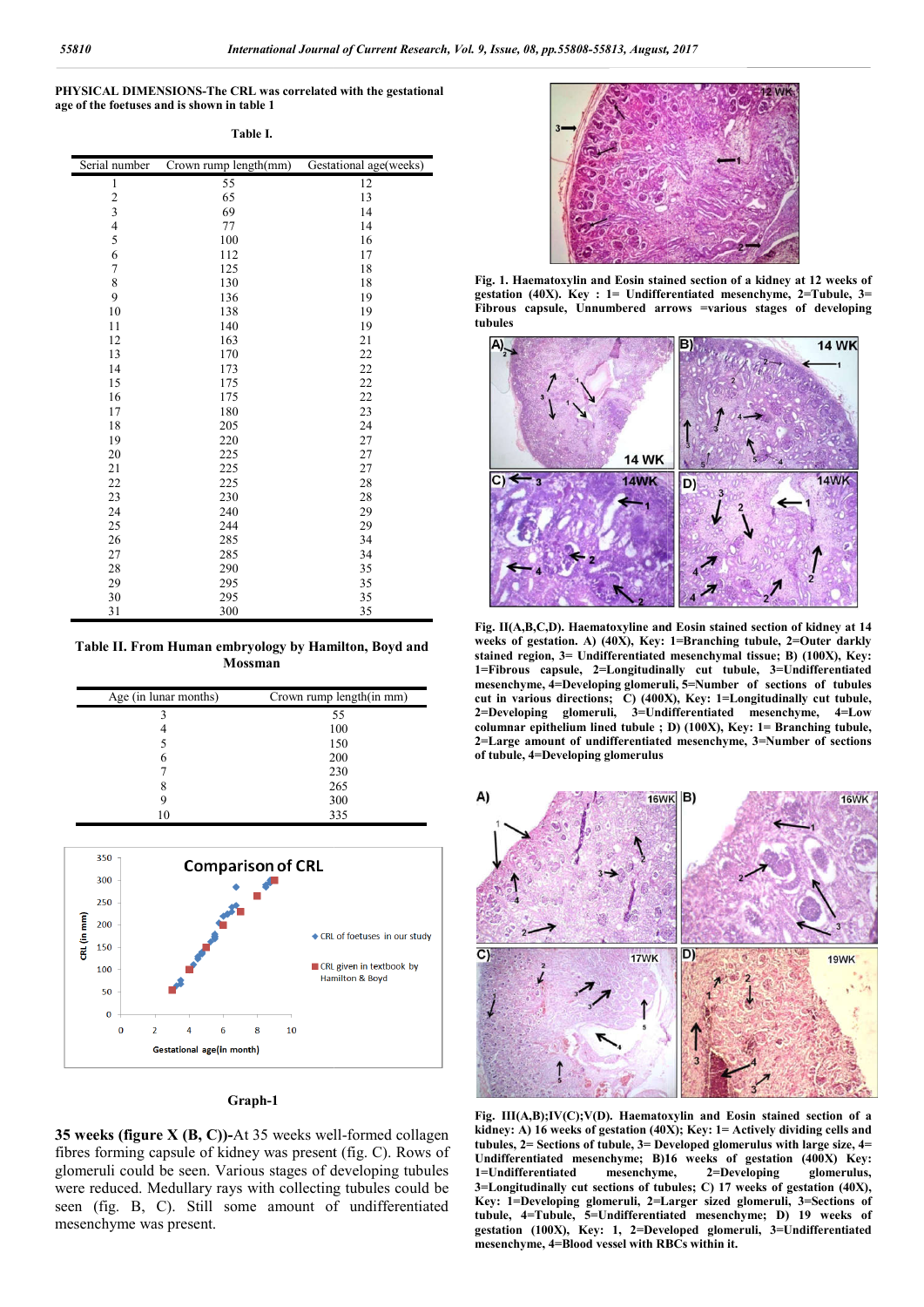

**Fig.VI(A); VII(B,C,D): Haematoxylin and Eosin stained section of a kidney: A) 21 weeks of gestation (40X), Key: 1=Ureter, 2, 4=Veins, 3= Artery, 5=Developing tubules in different stages, 6=Sections of tubules; B) 22 weeks of gestation (40X), Key: 1=Collecting tubules, 2= Developed glomeruli, 3=Sections of tubules, Unnumbered arrows=Various stages of developing tubules; C) 22weeks (400X), Key: 1= Distal pole of S shaped tubule, 2=Intermediate area, 3=Bowman's space; D) 22weeks (400X), Key: 1=Distal convoluted tubule, 2=Proximal convoluted tubule, 3=Mature glomerulus**



**Fig. VIII(A-C): Haematoxylin and Eosin stained section of a kidney at 27 weeks of gestation: A) (40X), Key: 1=Developing tubules, 2=Septum separating two lobes, 3=Sections of tubules ; B) (200X), Key: 1-Sections of PCT, 2-Undifferentiated mesenchymal tissue, 3-Glomerulus, 4-Sections of tubules, 5-Sections of DCT; C) (1000X), Key: 1=Distal convoluted tubule, 2=Cuboidal epithelium with brush border, 3=Simple cuboidal epithelium, 4=Proximal convoluted tubules**

## **DISCUSSION**

### **Histogenesis**

On panoramic view kidney was seen to be lobulated in accordance with previous authors (Osathanondh & Potter, 1963; Mezzogiorno *et al.*, 2002; Ellis, 2010; Sutherland *et al.*, 2011; Patil *et al.*, 2012). In the current study, S shaped tubules were observed at 20 to 24 weeks; C shaped and crescent shaped tubules were observed in later weeks of development. Takano K *et al*. found S stage highest at 20-24 weeks and C stage proportion was maximum at 25-29 weeks; these findings are in agreement with present study (Takano *et al*., 2007; Rao & Padmini, 2012). Development of tubules varying from comma and S shaped bodies was observed, as described by various workers (Hamilton *et al.*, 1975; Almeida & Mandarim-de-Lacerda, 2002). Though these stages were seen more or less in all weeks of the gestational period, they were well appreciated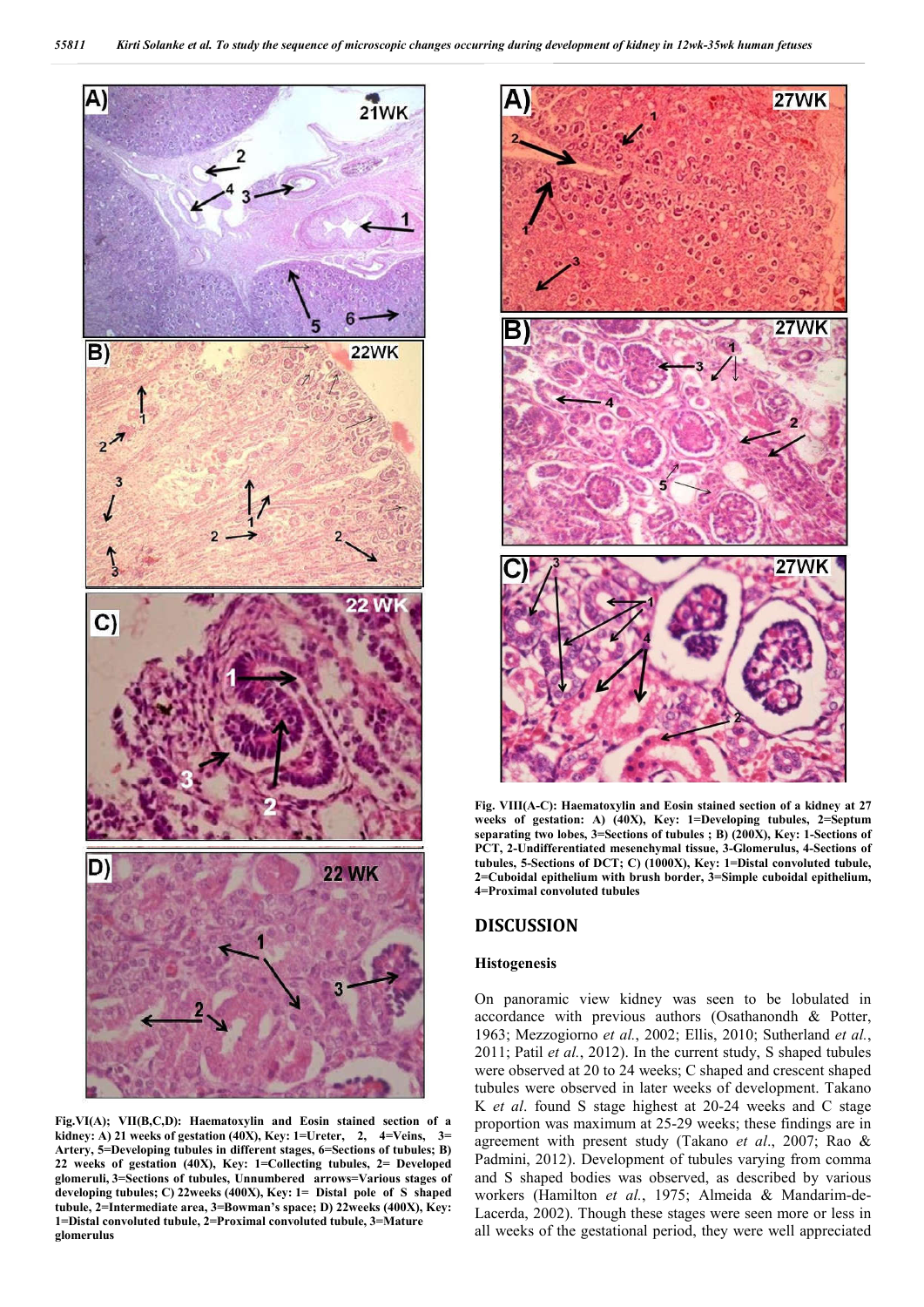in later weeks of development. In early weeks the number of mature glomeruli was less. The number increased with age as was observed by Tank et al (Tank et al., 2012). Present study had similar findings. Darkly stained highly dividing nephrogenic cell zone was seen beneath the capsule. They were more marked at 16 weeks of gestation in the present study; Sudha Patil *et al*. in 2012 noted this nephrogenic zone decreasing with increasing foetal age and disappeared at  $38<sup>th</sup>$ week of gestation (Patil *et al.*, 2012). Such disappearance was not found in present study. In the present study, undifferentiated mesenchyme was found till 35 weeks. This finding is in accordance with Sadiqali Syed *et al et al*. who found it till 28 weeks. Vladislava Zohdi *et al*. 2012 said that no new nephrons are formed after birth during lifetime and nephrogenesis is complete by 32-36 weeks (Zohdi *et al.*, 2012). Morag MacDonald and John Emery described nephrogenic phase in which new glomeruli were formed may continue until 44 weeks after conception, but was usually over by 36<sup>th</sup> week of gestation (Macdonald & Emery, 1959). Such disappearance was<br>In the present study,<br>bound till 35 weeks. This<br>i Syed *et al*. Sabita Mishra



**Fig.IX(A-H): Haematoxylin and Eosin stained section of a kidney at 29 weeks of gestation: A)(100X), Key: 1=Sections of tubules, 2, 3 = Rows of glomeruli, 4 = Glomeruli, 5= Collecting tubules; B) (100X), Key: 1=Connective tissue, 2=Vessel, 3=Collecting tubule, 4=Sections of tubules; C) (1000X), Key: 1=Renal vesicle, 2=Section of tubule in different direction; D) (1000X), Key: Arrow=Space between two layers inner columnar and outer cuboidal epithelium; E) (1000X), Key: 1=Two layers with space in between i.e. Bowman's space,2=Change of epithelium from cuboidal to columnar in outer layer; F) (1000X), Key: 1 1= Capillaries invaded into tubules, 2=Bowman's space; G) (1000X), Key: 1=Lobulations at capillary, 2=Bowman's space; H) (1000X), Key: 1= Mature glomeruli, 2=Bowman's space, 3=DCT, 4=Simple squamous epithelium, 5=PCT**



gestation(100X), Key: 1=C shaped tubule, 2=sections of tubules; B) 35 **weeks of gestation(40X), Key:1, 4=Vessel with connective tissue surrounding it, 2=Medulla with numerous sections of tubules, 3=Medullary rays; C) 35 weeks of gestation gestation(100X), Key: 1= Fibrous capsule, 2=Differentiated glomeruli and tubules capsule, 2=Differentiated** Fig.X(A,B,C): Haematoxylin and Eosin stained section: A) 34 weeks of

Fig.X(A,B,C): Haematoxylin and Eosim stained sections of extation(400X), key: 1=C shaped tubule, 2-sections of weeks of gestation(400X), key: 1=C Mathlaxy rays; C) 35 weeks of gestation(100X), a symple capuse, 2=Differenti Megan Sutherland *et al*. 2011 stated that preterm neonates' exhibit accelerated postnatal renal maturation with a reduced Megan Sutherland *et al.* 2011 stated that preterm neonates' exhibit accelerated postnatal renal maturation with a reduced percentage of immature V-stage glomeruli and an increased number of glomerular generations compared with postconceptional age matched gestational controls. Lina Gubhaju conceptional age matched gestational controls. Lina Gubhaju et al. Observed that in preterm birth, nephrogenesis is on-going in extra uterine environment and is associated with a high proportion of abnormal glomeruli in some neonatal kidneys. (Gubhaju *et al.*, 2009) This could be confirmed by the present study. In the present study, cortex and medulla differentiated at 17 weeks, tubules differentiated as two types initially at 20 weeks and clearly by 22 weeks. These findings are in accordance with Sabita Mishra *et al*. and Sadiqali Syed *et al* (Mishra *et al*., 2006; Syed *et a al*., 2012). Bhattam Narasinga Rao 2012 mentioned differentiation at 30<sup>th</sup> week (Rao & Padmini, 2012). In the present study cortex and medulla started differentiating at 17 weeks and was well demarcated at 19 Padmini, 2012). In the present study cortex and medulla started differentiating at 17 weeks and was well demarcated at 19 weeks; Sadiqali Syed *et al* mentioned it at 24 weeks of gestation. Ureter with lining urothelium was well seen at 21 weeks, proximal & distal convoluted tubules were seen at 22 weeks. Medullary rays were seen at 29 weeks in the present study. proportion of abnormal glomeruli in some neonatal kion<br>(Gubhaju *et al.*, 2009) This could be confirmed by the p<br>study. In the present study, cortex and medulla differential<br>17 weeks, tubules differentiated as two types in